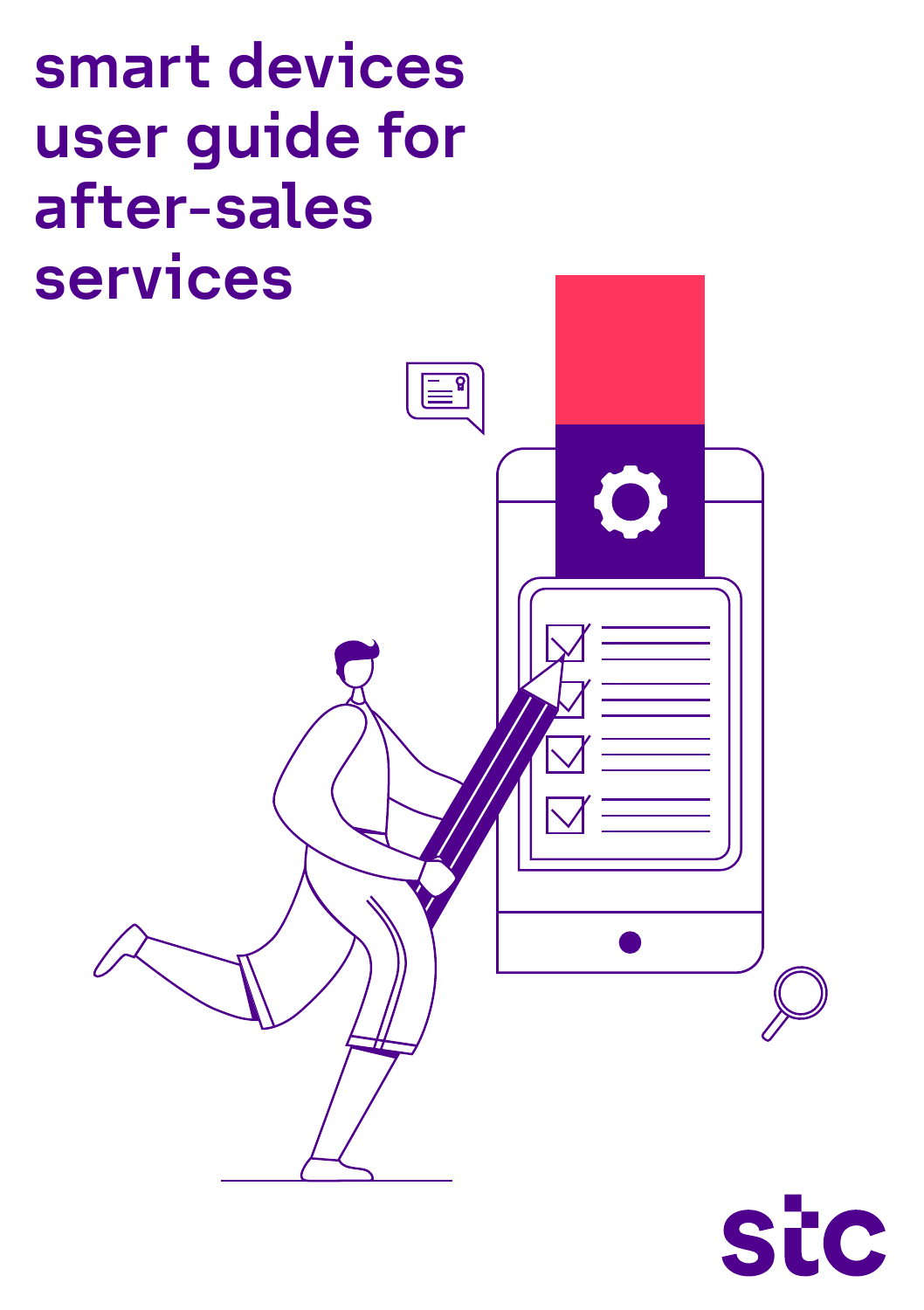#### Table of content

| Warranty                              | 2  |
|---------------------------------------|----|
| After sale procedures for all devices |    |
| Maintenance period in main cities     | 6  |
| Maintenance period in other cities    | 8  |
| Service centers in main cities        | 10 |
| Service centers in other cities       | 12 |
| All other brands                      | 14 |

#### www.stc.com.sa

V.201711 1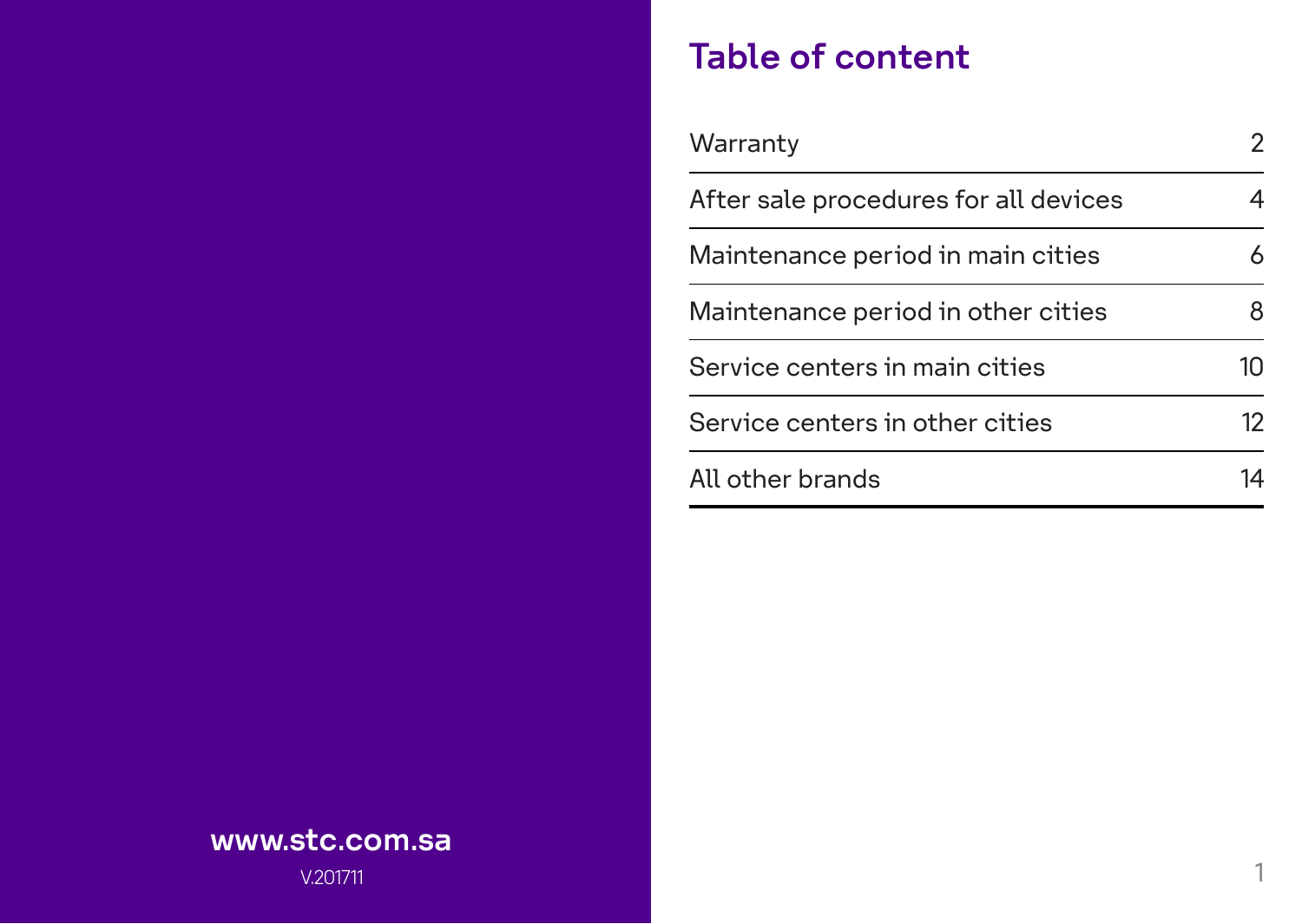Thank you for visiting **stc** showrooms and for **the misuse cases:** choosing this device that we hope will meet your expectations & satisfaction.

This guide contains comprehensive and detailed information about all after-sales services for smart devices, the locations of service centers and time required for maintenance. In addition to all procedures relating to warranty and maintenance.

**stc**'s warranty is only available for apple products (iPhone/iPad), service relating to other companies is provided by authorized dealers of each company.

Warranty period is 24 months starting from the date of purchase of the hardware device. The warranty is linked to the serial number of the device, which represent a reference guarantee for the client.

# The warranty will not cover the following

- **1.** Repair in unauthorized repair centers
- **2.** External or internal breakage
- **3.** Scratching or normal wear and tear
- **4.** Damage due to humidity or liquid
- Electrical hazards due to connecting to high voltage and wrong power supply **5.**
- Illegal modifications, software or hardware. **6.**

If warranty does not cover the damaged device due to misuse or warranty expiration, **stc** will repair the device upon customer's request based on nonwarranted repair fees.

*For more information on the device's warranty, please contact the call center number:*

Customer Service Center: 920026900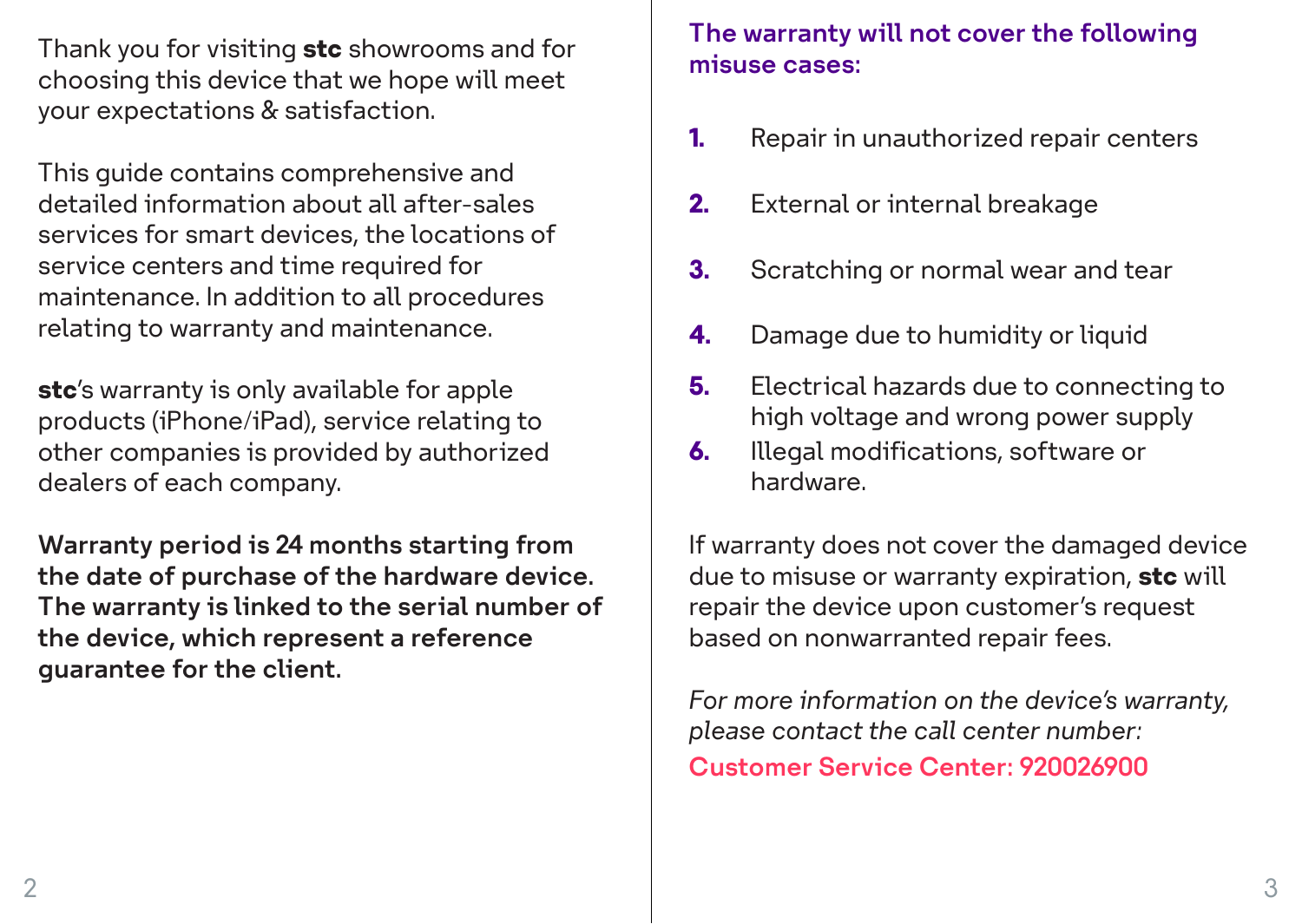#### After-sales procedures for all devices:

| <b>Problem Description</b>                                                                                   | <b>Type of Device</b>        | <b>Due Procedure</b>                                                                                                                                                                                       |
|--------------------------------------------------------------------------------------------------------------|------------------------------|------------------------------------------------------------------------------------------------------------------------------------------------------------------------------------------------------------|
| If you face any malfunction resulting from a<br>manufacture defect within 72 hours from date of<br>purchase. | Apple<br>(iPhone/iPad)       | The device will be replaced with a<br>new one of the same model along<br>with its box, provided that it is<br>returned in the same condition to<br>the same branch from which the<br>device was purchased. |
| If you face any malfunction after 72 hours from                                                              | Please visit stc maintenance |                                                                                                                                                                                                            |
| date of purchase (manufacture defects that                                                                   | Apple                        |                                                                                                                                                                                                            |
| require maintenance or replacement).                                                                         | (iPhone/iPad)                |                                                                                                                                                                                                            |
| If you face any issue related to misuse after 72                                                             | centers in main cities or    |                                                                                                                                                                                                            |
| hours from date of purchase                                                                                  | collection points.           |                                                                                                                                                                                                            |
| If you face any malfunction after purchase                                                                   | All other                    | Kindly refer directly to the                                                                                                                                                                               |
| (manufacture defects that require replacement).                                                              | devices                      | authorized dealer.                                                                                                                                                                                         |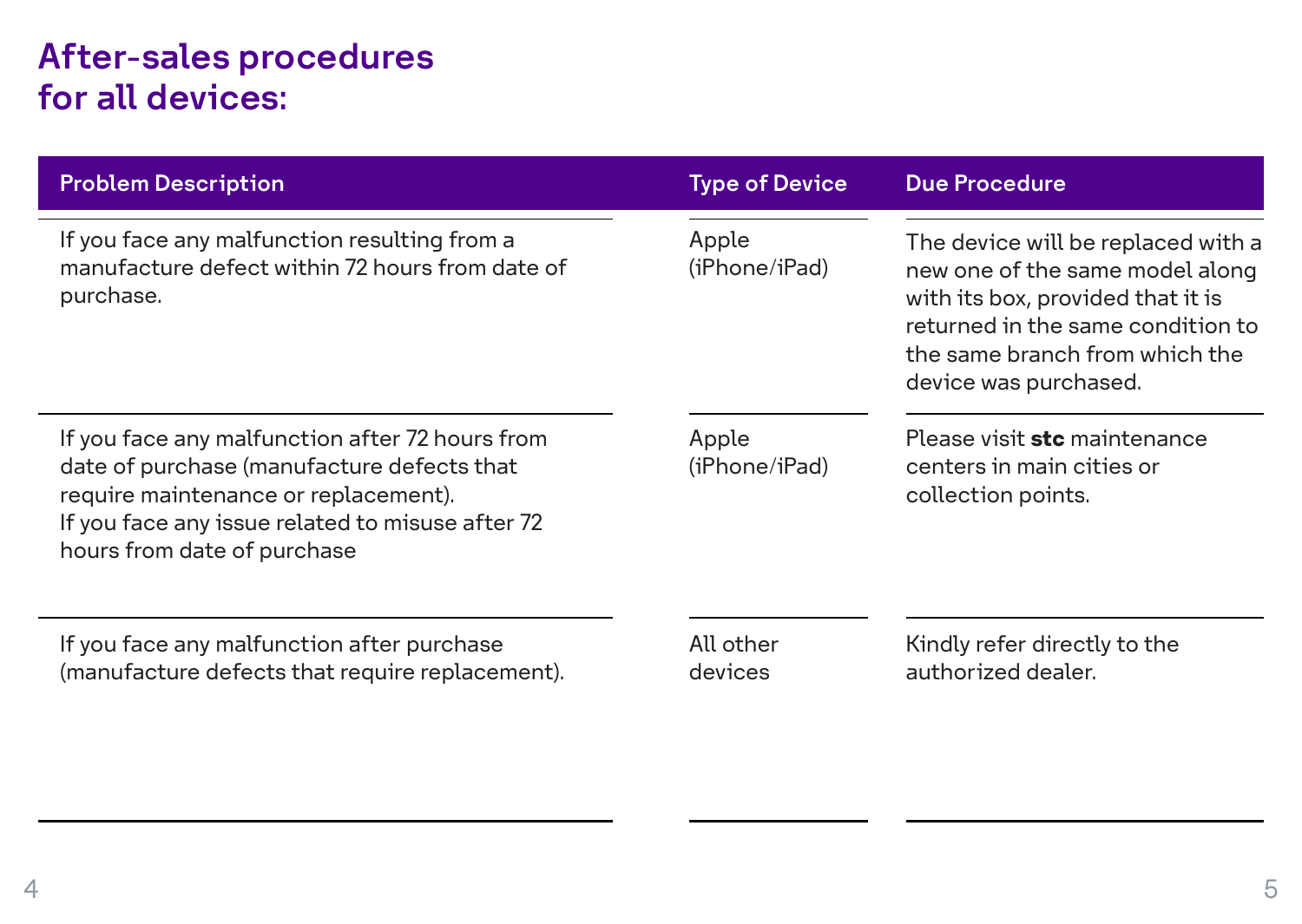#### Maintenance period in main cities

|                                | <b>Type of Device</b> | <b>Maintenance Level</b>                    | <b>Maintenance Period</b>                                                                                      |
|--------------------------------|-----------------------|---------------------------------------------|----------------------------------------------------------------------------------------------------------------|
| After sales<br><b>services</b> | Apple (iPhone/iPad)   | Software restoration or<br>replacement      | 14 working days from<br>device received date,<br>original invoice and<br>deactivating "Find<br>Device" option. |
| in main cities                 | Other devices         | As per device's<br>authorized dealer policy | Determined by the<br>authorized dealer.                                                                        |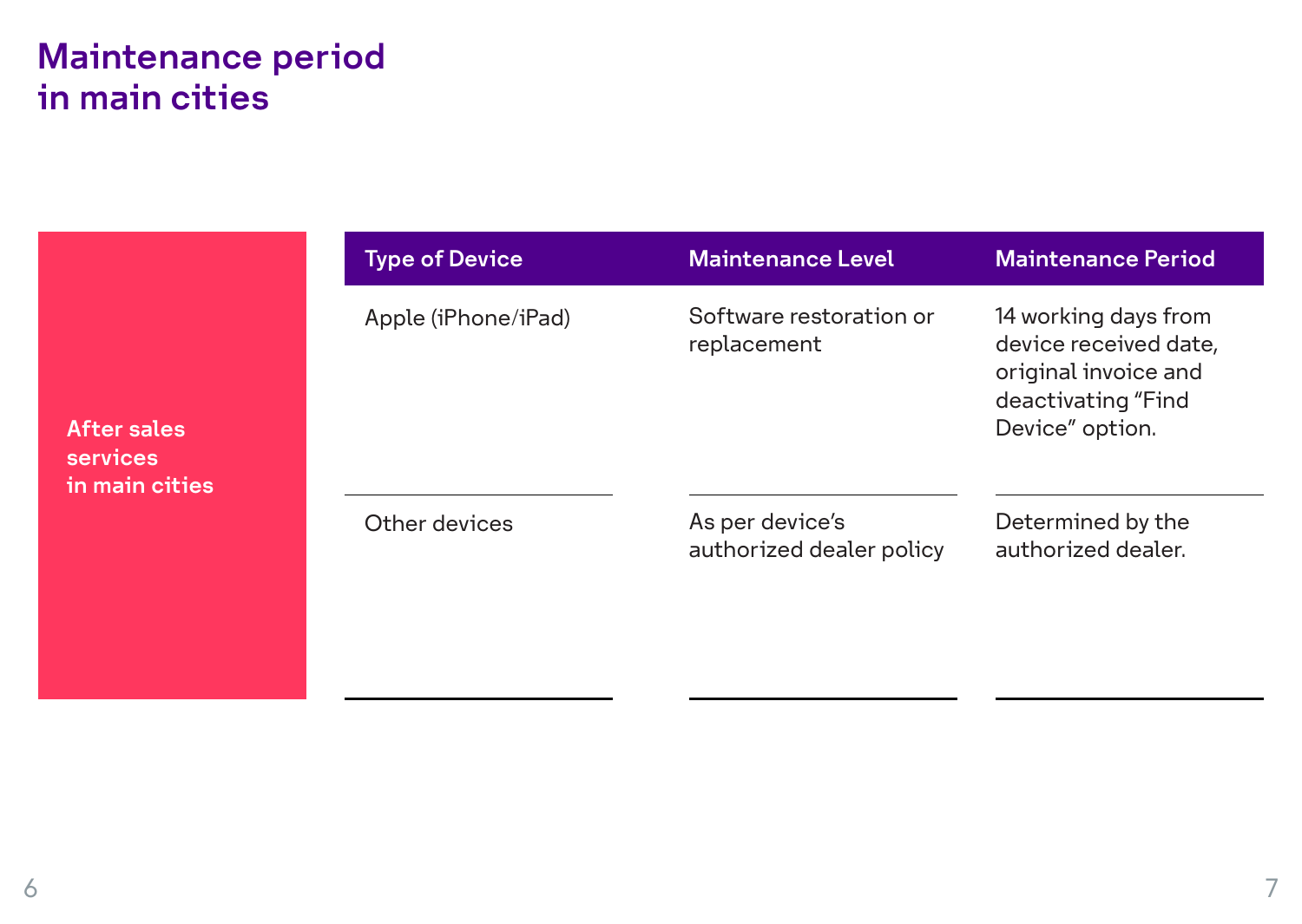#### Maintenance period in other cities

|                                            | <b>Type of Device</b> | Maintenance Level                           | <b>Maintenance Period</b>                                                                                      |
|--------------------------------------------|-----------------------|---------------------------------------------|----------------------------------------------------------------------------------------------------------------|
| After sales<br>services<br>in other cities | Apple (iPhone/iPad)   | Software restoration or<br>replacement      | 14 working days from<br>device received date,<br>original invoice and<br>deactivating "Find<br>Device" option. |
|                                            | Other devices         | As per device's<br>authorized dealer policy | Determined by the<br>authorized dealer.                                                                        |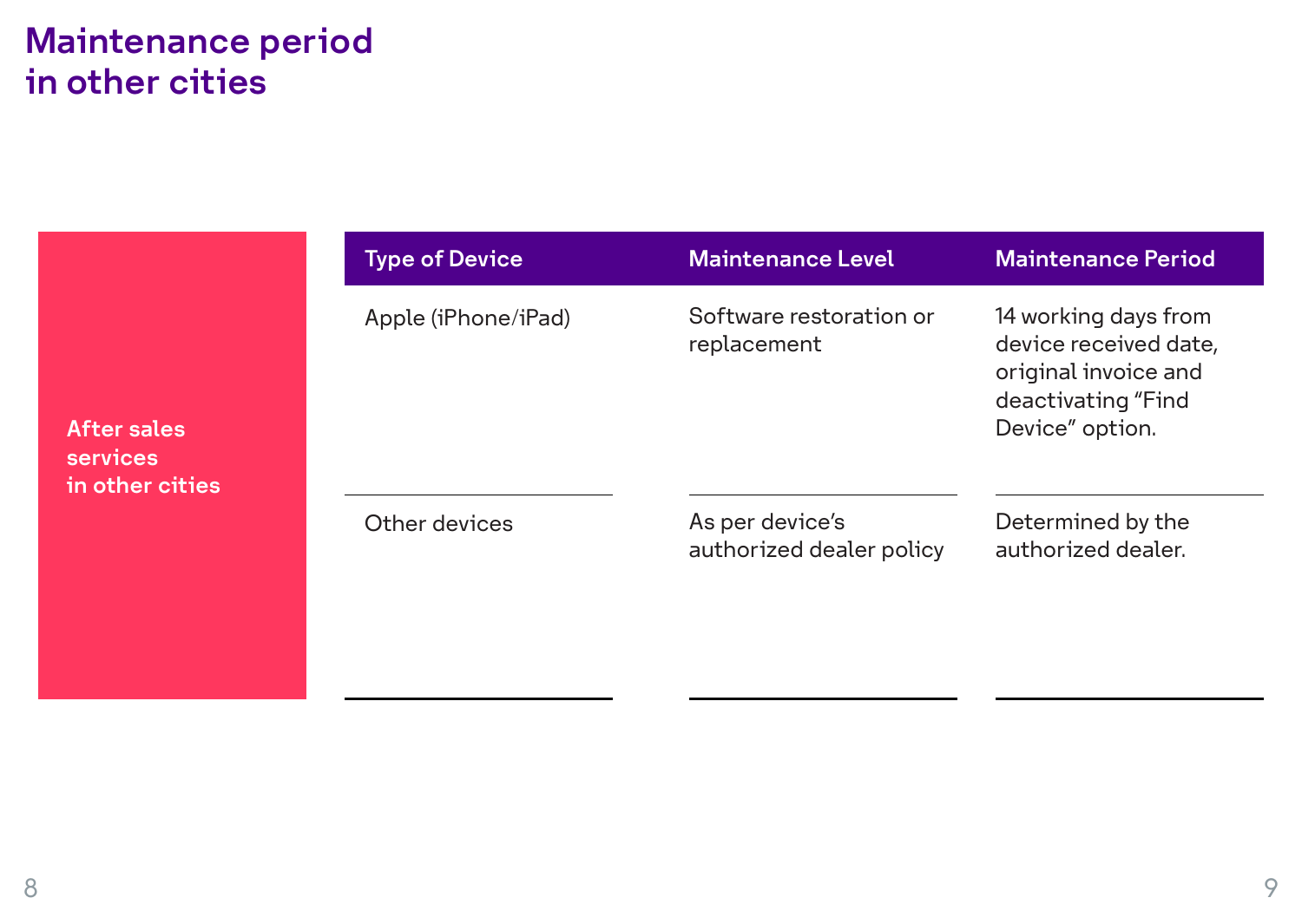#### Service centers in main cities: Riyadh, Jeddah, Dammam & Khamis Mushait

|                  |                                                     | stc Maintenance Centers                                                     |                                                                            |                                             |
|------------------|-----------------------------------------------------|-----------------------------------------------------------------------------|----------------------------------------------------------------------------|---------------------------------------------|
|                  | Riyadh                                              | Dammam                                                                      | <b>Jeddah</b>                                                              | <b>Khamis Mushait</b>                       |
| <b>Address</b>   | Aban center.<br>Exit 5, King<br>Abdulaziz<br>street | Dhahran Street<br>branching from<br>King Khaled<br>Road, Adamah<br>District | Palestine Road -<br>Al Shurafiya<br>District -<br>Opposite Naft<br>Station | Prince Sultan<br>Road -<br>Bin Jalalah Mall |
| <b>Telephone</b> |                                                     | 920026900                                                                   |                                                                            |                                             |

**Official Working Hours** 

Sunday - Thursday from 9:00 AM to 10:00 PM

*Apple*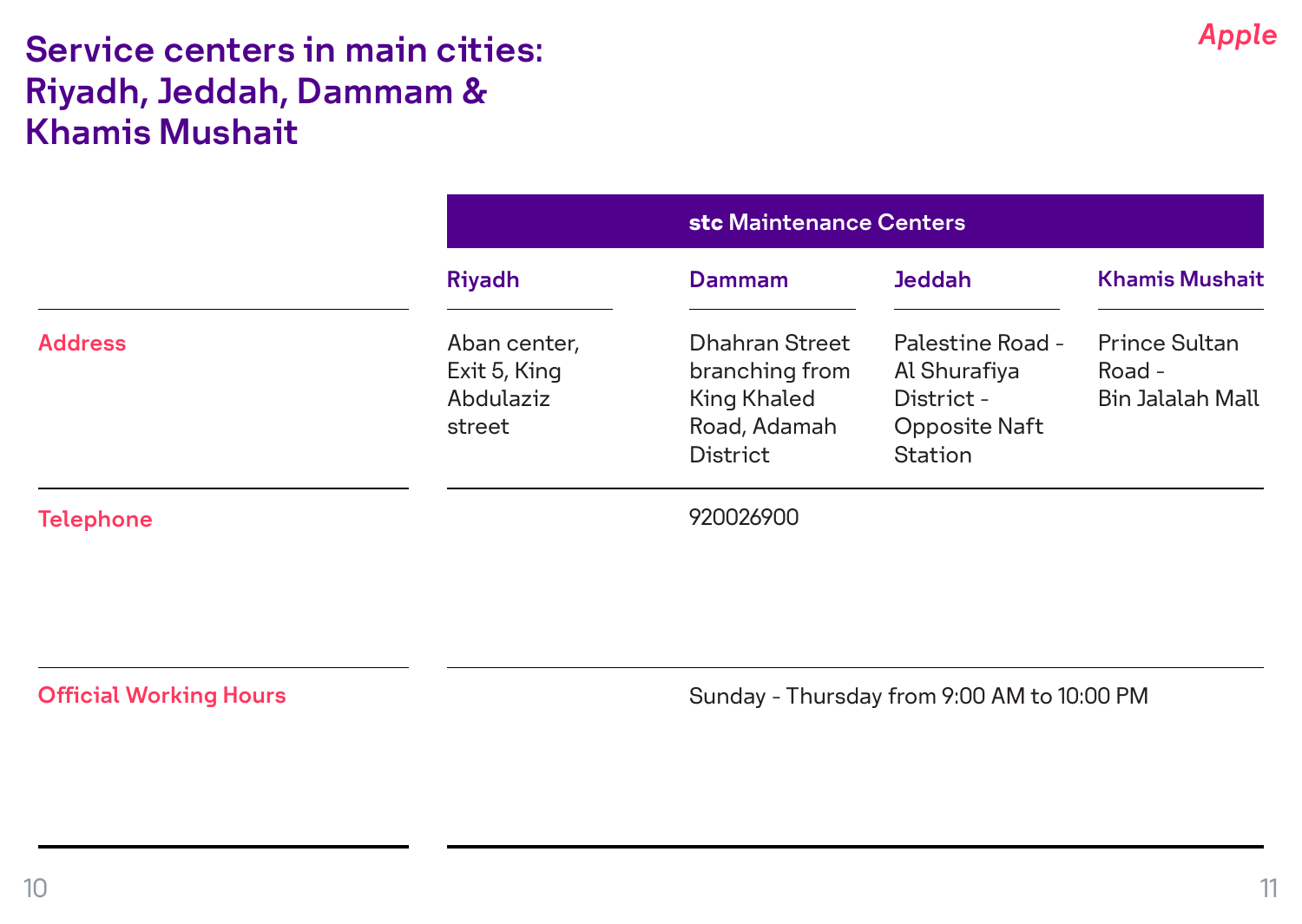## Service centers in other cities

| City            | <b>Address</b>  |
|-----------------|-----------------|
| Al-Khari        | Olaya           |
| Al Majma'ah     | King Fahad      |
| Afeef           | Afeef           |
| Dawadmi         | Al-Quds         |
| Shaqraa         | Shaqraa         |
| Unaizah         | Al-Ashrafiyah   |
| Al-Ras          | King Abdulaziz  |
| Hail            | Hail Station    |
| Al-Aflaj        | Laila           |
| Wadi Al-Dawasir | Wadi Al-Dawasir |
| Buraidah        | Al-Rayyan       |
| Yanbu           | Al-Imara        |
| Mecca           | Al-Raseefa      |
| Madinah         | Al-Hazm         |
| $Al-Ola$        | $Al-Ola$        |
| Taif            | Shihar          |
| Taif            | Ranya           |
| Al-Ahsa         | Al-Uwaimriya    |
| Jubail          | Al-Fanateer     |
| Khafji          | Al-Aziziyah     |

| Al-Andalus                              |
|-----------------------------------------|
| King Khalid                             |
| Al-Muhammadiya                          |
| Al-Qurayyat                             |
| Al-Musa'adiyah                          |
| Al-Musa'adiyah                          |
| Al-Musa'adiyah                          |
| Dumat Al-Jandal                         |
| Tabarjal                                |
| Al-Balad- Al-Waih                       |
| Omloj                                   |
| Al-Mahrajan                             |
| AL-Salhiyah                             |
| Assir Street-Behind the<br>municipality |
| Sabt Al-Alayah                          |
| King Abdulaziz Road                     |
| City Center                             |
| Al-Mikhwat main street                  |
| Jizan                                   |
| Baljurashi                              |
| Al-Rabwah- Sarat Abidah                 |
|                                         |